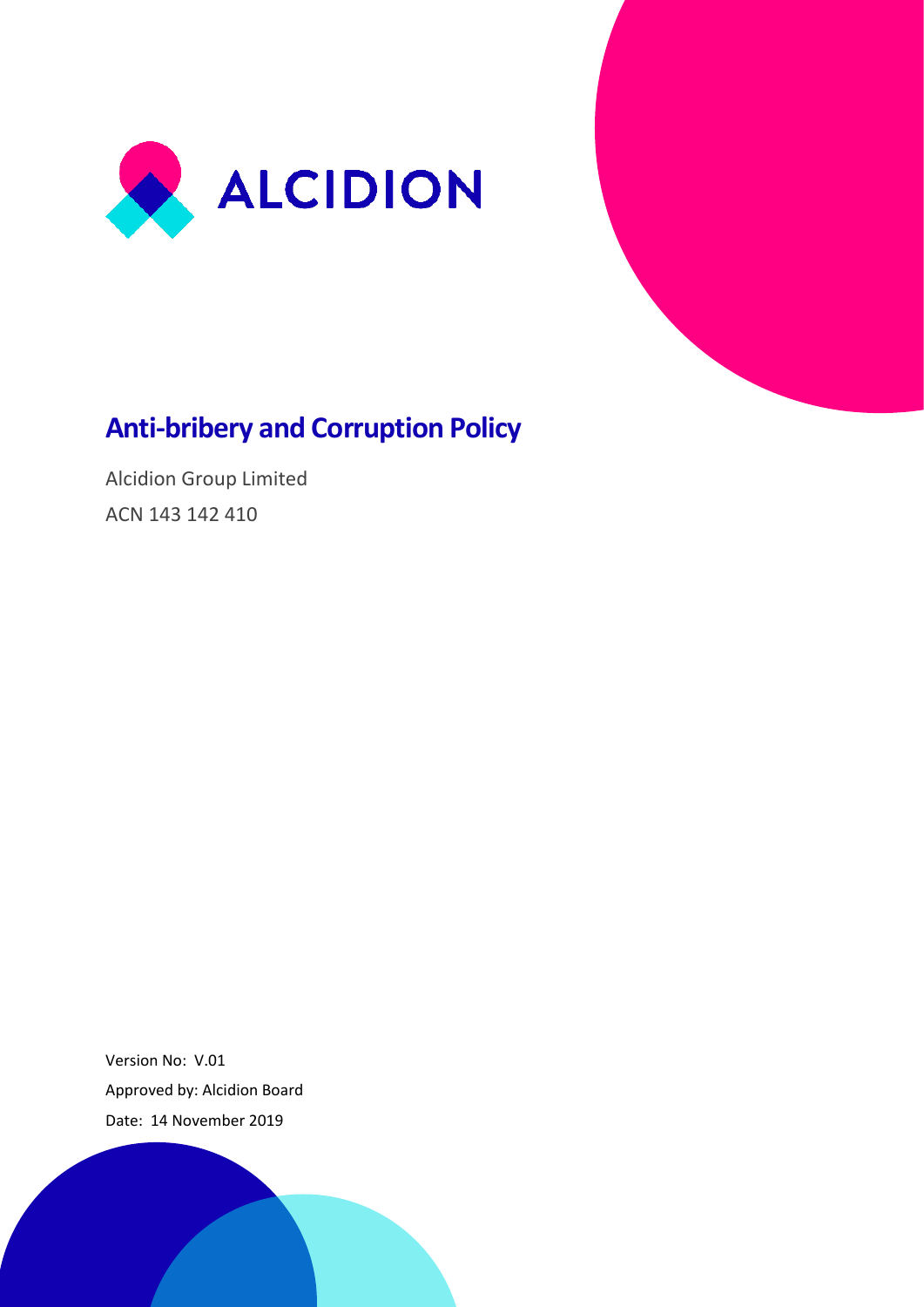

# **Document Revision History**

| Date              | Version | Author                | Scope    |
|-------------------|---------|-----------------------|----------|
| 14 November 2019  | V.01    | <b>Alcidion Board</b> | Adopted  |
| 24 September 2020 | V.01    | <b>Alcidion Board</b> | Reviewed |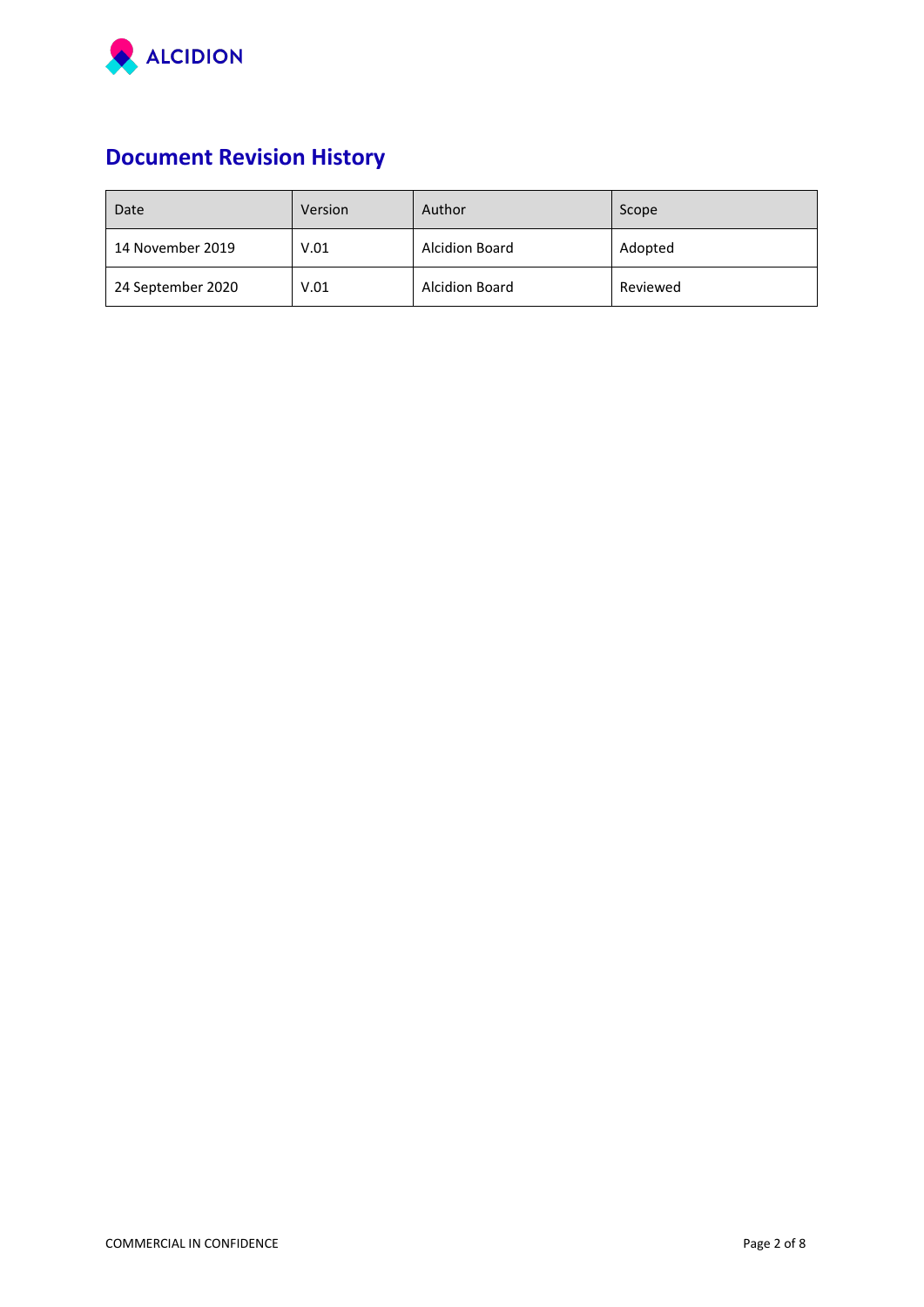

# **Introduction**

- 0.1 Alcidion Group Limited (Company or Alcidion) and its subsidiary companies is committed to conducting its operations and business activities with integrity and preventing bribery or corruption by any of its directors, officers, employees or any other party acting on its behalf. Alcidion is committed to complying with all laws that apply to it, including anti‐bribery and corruption laws.
- 0.2 The purpose of the Anti-Bribery and Corruption Policy (Policy) is to:
	- a) supplement Alcidion's Code of Conduct by setting out the conduct expected by the Company to minimise the risk of bribery or corruption occurring in connection with its operations and activities; and
	- b) provide guidance on how to deal with instances of bribery or corruption.

### **1. Application of this Policy**

1.1 This Policy applies to Alcidion and its directors, officers, employees, secondees, and other individuals or entities that are effectively controlled by Alcidion (Alcidion Personnel).

# **2. Prohibition on bribery and corruption**

- 2.1 Bribery and corruption in any form are prohibited.
- 2.2 Bribery involves the offering, giving, soliciting or accepting of a benefit (monetary or otherwise) to any person where the benefit is:
	- a) not legitimately due;
	- b) offered or given to that person with the intention of influencing them in the exercise of their duties or functions; and
	- c) offered or given with the intention of obtaining business or a business advantage that is not legitimately due to Alcidion.
- 2.3 For the avoidance of any doubt:
	- a) this prohibition on bribery applies irrespective of whether the person sought to be influenced works in the public or private sector;
	- b) the prohibition applies throughout the world;
	- c) it is irrelevant whether a bribe is accepted or ultimately provided. Merely offering a bribe is a contravention of this Policy and usually is sufficient for an offence to be committed; and
	- d) this prohibition is not subject to any local customs or business practices.
- 2.4 Also, for the avoidance of doubt, in this Policy Public Official means anyone who is:
	- a) a member of any legislative, administrative or judicial body;
	- b) a party official or a candidate for political office;
	- c) an employee, official or contractor of a government body or a wholly or partially state‐owned enterprise;
	- d) an official, employee or contractor of any public international organisation (such as the United Nations, the World Bank or the International Monetary Fund);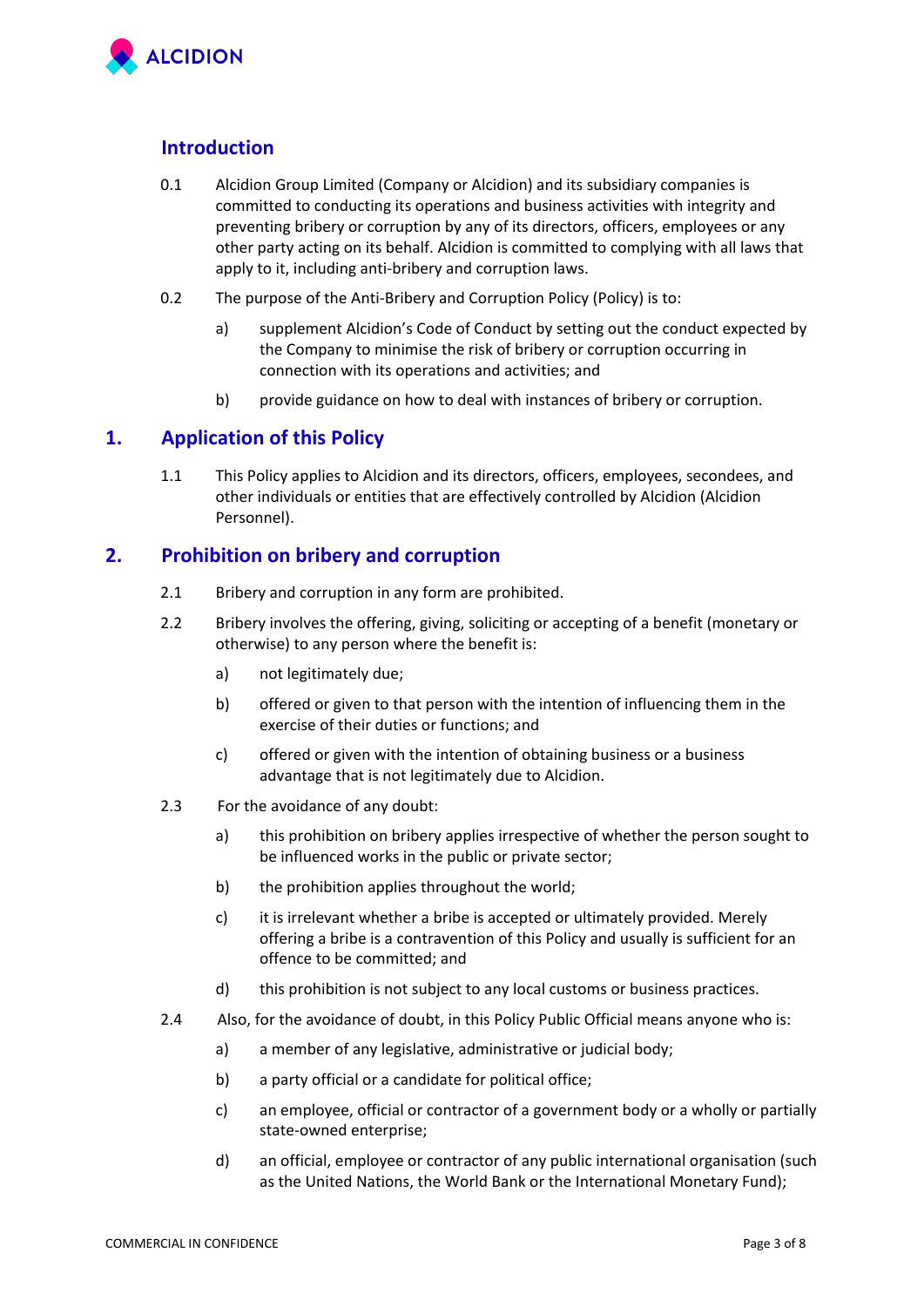

- e) a person who holds themselves out to be an intermediary of a Public Official;
- f) a member of a royal family; or
- g) a commercial entity, or the directors, officers or employees of a commercial entity, in which a government body has a significant ownership interest or over which it otherwise exerts control (i.e. a foreign public enterprise).

# **3. Gifts and Entertainment**

- 3.1 Alcidion does not permit the exchange of gifts or involvement in hospitality activities that is beyond general commercial practice or that occurs in circumstances that could be considered to give rise to undue influence.
- 3.2 The offer or acceptance of gifts or hospitality is permitted where it:
	- a) is for a legitimate business purpose, which may include developing business relationships;
	- b) does not take place with Public Officials from which a decision regarding any licence, permit, authorisation or any other official act or decision is pending;
	- c) involves, or is reasonably likely to involve, a third party paying for travel or accommodation, and that payment is approved by the CEO or CFO;
	- d) complies with the local law and government policies of the country in which the expenditure is made;
	- e) is given in an open and transparent manner;
	- f) does not include cash, loans or cash equivalents (such as gift certificates or vouchers); and
	- g) complies with the financial approval requirements referred to below.
- 3.3 Alcidion Personnel must obtain approval from their direct supervisor (or in the case of directors or officers from the CEO) before accepting or offering any gift or hospitality where it is reasonably foreseeable that the gift or hospitality will exceed AU\$200 in value (Threshold Value).
- 3.4 A declaration must be made in the Gifts and Entertainment Register where the offer or acceptance of gifts (including personal favours) or hospitality is over the Threshold Value. The entry must:
	- a) include the value (or approximate value) of the gift or hospitality and whether the gift or invitation to participate in hospitality was accepted or declined; and
	- b) must be accurate and must not distort or disguise the true nature of the entry.
	- c) The Gifts and Entertainment Register will be reviewed by the General Counsel every six months.

# **4. Prohibition on facilitation payments and secret commissions**

4.1 The making of facilitation payments is prohibited. Facilitation payments are typically minor unofficial payments to Public Officials made either directly or indirectly to expedite or secure the performance of a routine government action (for example, to facilitate the expedition of applications for visas or licences.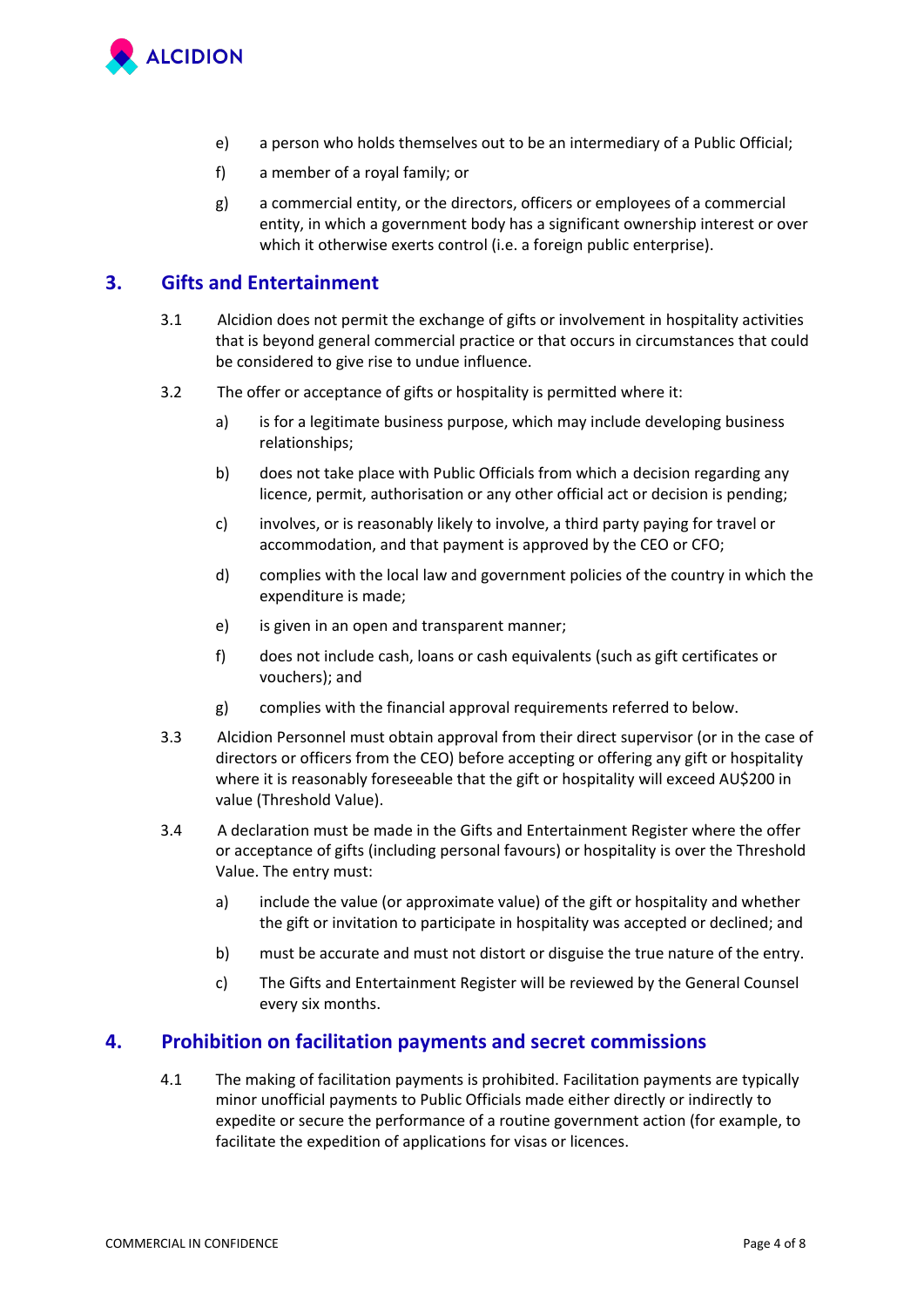

4.2 The giving or receiving of secret commissions is prohibited. Secret commissions typically arise where a person or entity (such as an employee of Alcidion) offers or gives a commission to an agent or representative of another person (such as a contractor of Alcidion) which is not disclosed by that agent or representative to their principal. Such a payment is made as an inducement to influence the conduct of the principal's business.

# **5. Donations**

#### *Political donations*

- 5.1 Alcidion Personnel must not, on behalf of the Company, make a political donation to any political party, politician or candidate for public office in any country unless the donation has been approved in advance by the Board and complies with the local law and government policies of the jurisdiction where the donation is made. It must also be recorded accurately in Alcidion's accounts.
- 5.2 Attendance at political gatherings, meetings and functions in a professional capacity is permitted where there is a legitimate business purpose. Records of attendance (and the cost of attendance) must be declared in the Gifts and Entertainment Register.

#### *Charitable donations and social programs*

- 5.3 Apart from political donations, Alcidion may make charitable donations and contribute to social programs (e.g. community education and health programs) as permitted by local laws and practices. No charitable donation or social programs may be offered or made on behalf of Alcidion without the prior approval of the CEO.
- 5.4 Care must be taken to ensure that charitable donations and social programs are applied for a legitimate and appropriate purpose.

# **6. Engaging with third party contractors, agents and intermediaries**

- 6.1 It is prohibited by this Policy and the law to offer, give, solicit or receive a bribe indirectly, through a third party.
- 6.2 It is important that appropriate controls are implemented in respect of Alcidion's engagement of third parties to ensure that the actions of the third parties do not affect the Company adversely.
- 6.3 Third party agents and intermediaries that pose particular risk to the Company of breaching antibribery laws include those that are involved in negotiating any business arrangements or transactions with the public or private sector on behalf of Alcidion.
- 6.4 In the circumstances set out at 7.3, it is important that:
	- a) the standards of conduct set out in this Policy are clearly communicated;
	- b) sufficient due diligence is performed to ensure that it is appropriate for the third party to represent Alcidion. This includes completion of an appropriate due diligence report. In many instances it will be appropriate to conduct reference checks;
	- c) the fees payable to the representative must be reasonable and at market rates for the services being rendered and not provide an incentive to act improperly;
	- d) success based or percentage‐based fees are not negotiated or paid without the express prior approval of the CEO;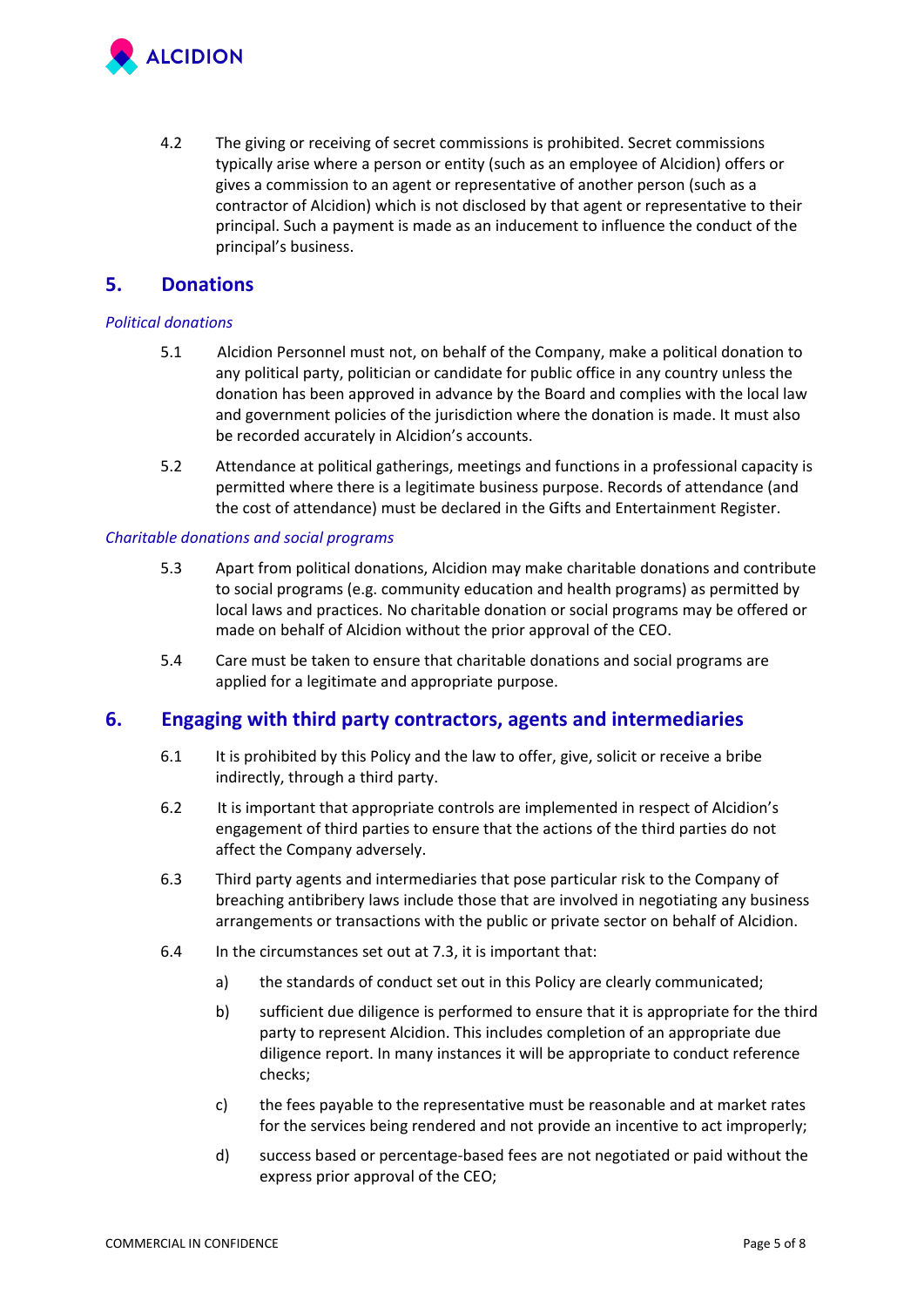

- e) the appointment of the representative is documented in a written agreement which:
	- i. contains anti-bribery provisions that satisfy the requirements of this Policy; and
	- ii. expressly reserves Alcidion's right to conduct performance monitoring and regular audits; and
- f) the appointment must be approved by the CEO.
- 6.5 Due diligence enquiries will also be made in respect of third-party contractors performing services in developing or emerging economies if the nature of the services poses a material risk of breaching anti‐bribery laws.

# **7. Joint Ventures and Acquisitions**

- 7.1 Where a joint venture partnership or acquisition is under consideration, a due diligence report must be completed and signed off by the CEO and/or General Counsel before entering into contractual relations.
- 7.2 Contracts with proposed joint venture partners should include standard terms concerning the issues addressed by this Policy and Alcidion should work with its partners to adhere to the standards outlined in this Policy.

#### **8. Accounting, books and records**

- 8.1 Internal financial recording and accounting systems and procedures must be maintained to make and keep books and records which accurately and fairly reflect, in reasonable detail, the parties, the payment arrangements and the purpose of all transactions and disposition of assets.
- 8.2 No undisclosed or unrecorded fund or account may be established for any purpose.

# **9. Compliance with local laws required**

- 9.1 This Policy reflects the laws applicable to the Company. As such, compliance with the Policy should generally result in compliance with local laws. Nevertheless, Alcidion Personnel should ensure that they are familiar with local laws and, where a law imposes a higher standard than the Policy, Alcidion Personnel operating in that country must fully comply with the higher standard.
- 9.2 In appropriate instances, the Company will provide country-specific directions for Alcidion Personnel and Alcidion subsidiaries operating in Countries outside of Australia.

### **10. Consequences on non-compliance**

- 10.1 Bribery and the other types of improper payments prohibited by this Policy are prohibited under the laws of the countries in which commercial dealings on behalf of the Company take place.
- 10.2 Under relevant laws, for companies, possible consequences of contravention include the imposition of substantial fines, exclusion from tendering for government or private contracts and reputational damage. For individuals, possible consequences include criminal and civil liability with associated significant fines and/or lengthy terms of imprisonment.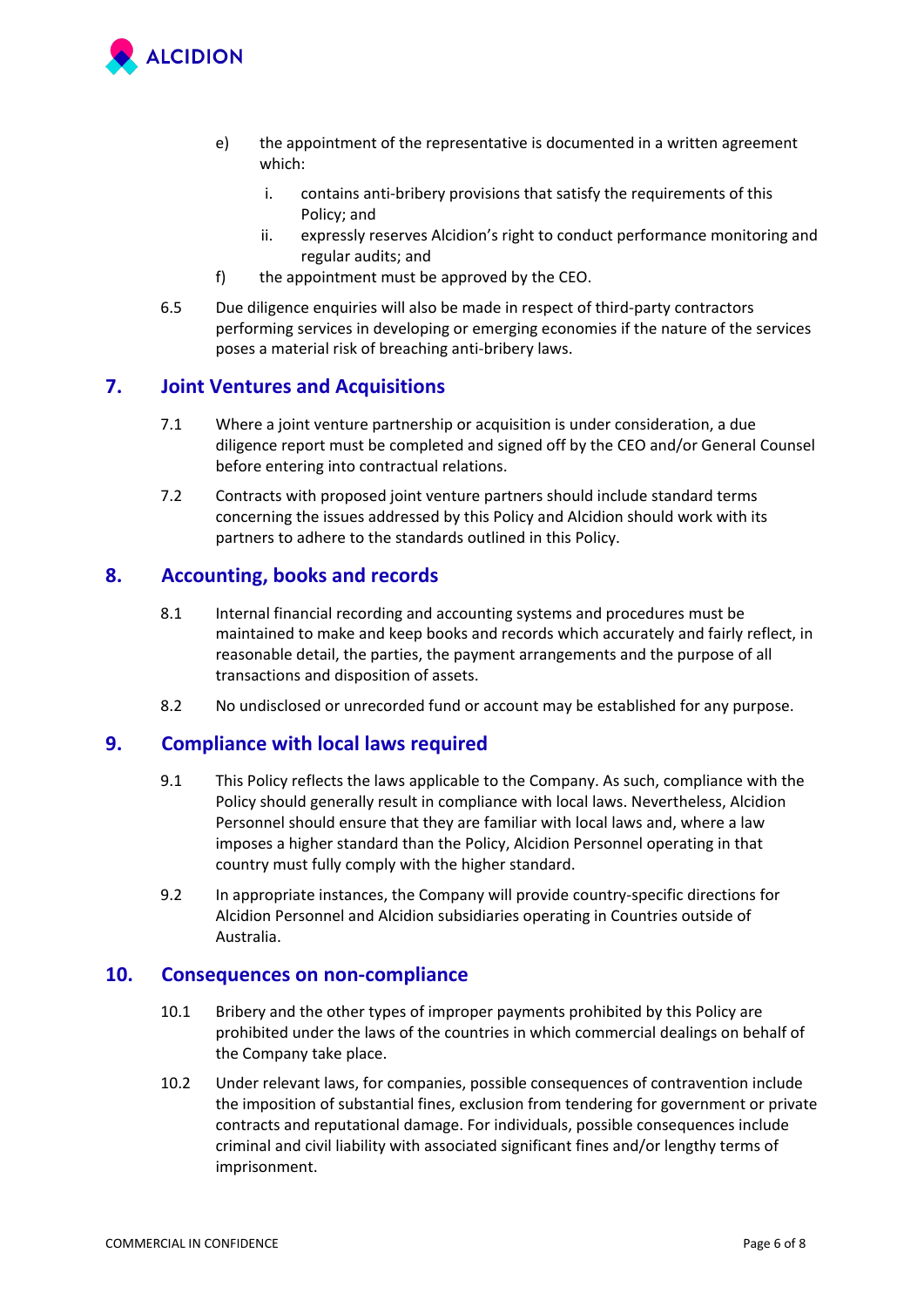

10.3 Further, any breach of this Policy by Alcidion Personnel or third parties acting on the Company's behalf is a serious matter that will be investigated and addressed by the Company. It may result in disciplinary action, including immediate termination of employment or engagement with Alcidion.

# **11. Reporting procedures and queries**

- 11.1 Alcidion Personnel must report any instance where they believe that non‐compliance with the Policy has occurred, is occurring, or is being planned, as soon as they become aware of it.
- 11.2 Reports should be made by contacting one of the following:

| Melanie Leydin<br><b>Company Secretary</b>   | Phone:<br>Email:<br>Address: | +61 (3) 9692 7222<br>melanie.leydin@vistra.com<br>Level 4, 100 Albert Road,<br>South Melbourne, Vic, 3205 |
|----------------------------------------------|------------------------------|-----------------------------------------------------------------------------------------------------------|
| Kate Quirke<br>Group Managing Director   CEO | Phone:<br>Email:<br>Address: | +61 (3) 9692 7222<br>kate.quirke@alcidion.com<br>Level 10, 9 Yarra Street<br>South Yarra, Vic, 3141       |

- 11.3 A report may be submitted anonymously if the Alcidion Personnel does not wish to disclose his or her identity.
- 11.4 All disclosures will be taken seriously, thoroughly investigated and treated with the utmost confidentiality.
- 11.5 Alcidion Personnel are also encouraged to contact the Company Secretary or General Counsel if they have any questions or concerns regarding this Policy or subject matter to which this Policy relates. Any enquiries will be treated with the utmost confidentiality.

# **12. Protection from sanction**

- 12.1 Alcidion Personnel will not be subjected to any form of punishment or reprisal from Alcidion for:
	- a) raising a concern regarding, or reporting, any instance of, non‐compliance or suspected non‐compliance with this Policy, provided the report is made in good faith; or
	- b) refusing to provide or receive a bribe or for refusing to participate in corrupt activity.
- 12.2 Alcidion prohibits retaliatory action by Alcidion Personnel against any induvial who:
	- c) Refuses to follow any directive or participate in any activity in circumstances where they are concerned that doing so may amount to a breach of this Policy; and/or
	- d) Is involved in the reporting of conduct which they believe or suspect amounts to non-compliance with this Policy; regardless of whether or not the targeted individual is Alcidion Personnel.